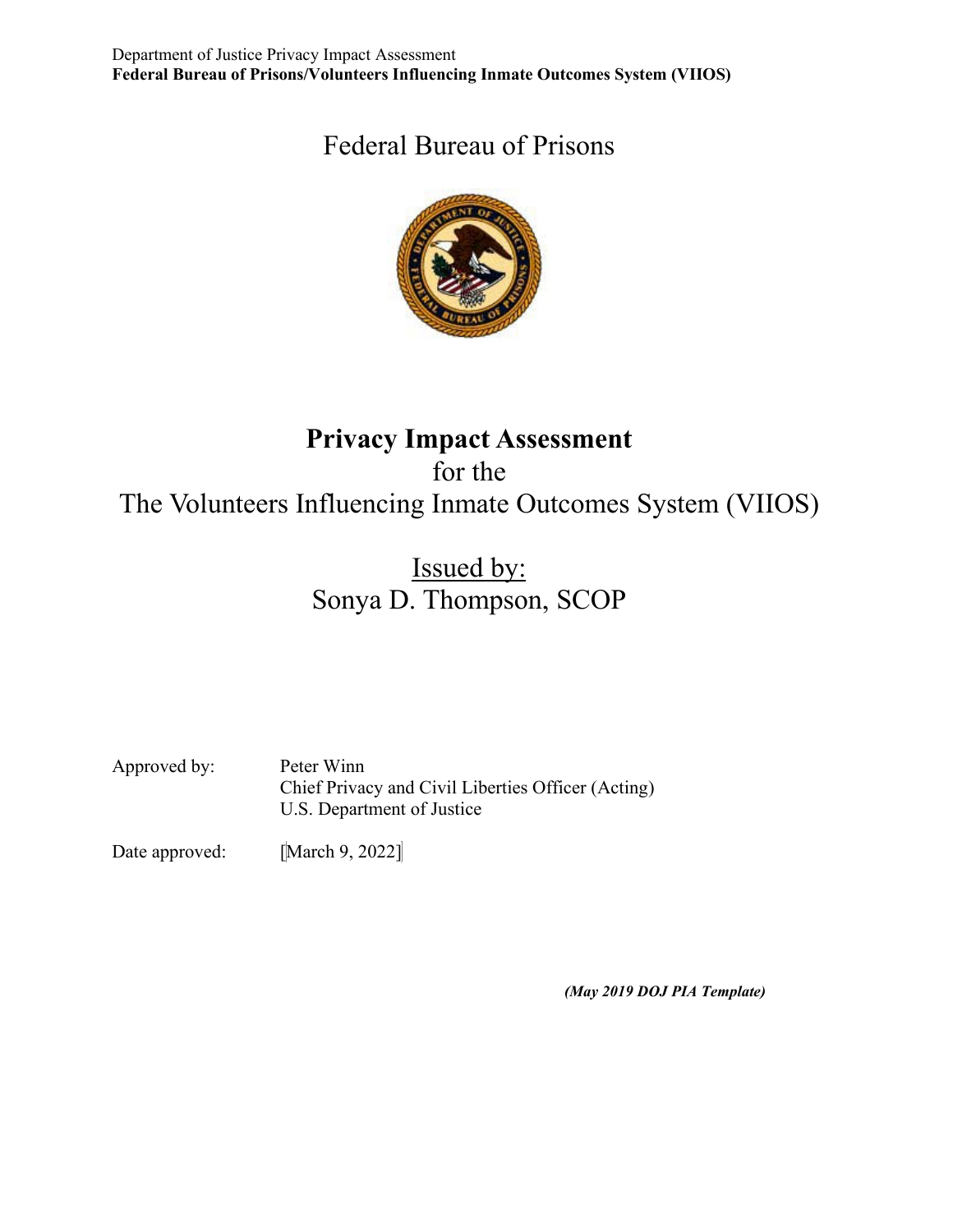# **Section 1: Executive Summary**

*Provide a high-level overview of the information technology (e.g., application, tool, automated process) in non-technical terms that describes the information technology, its purpose, how the information technology operates to achieve that purpose, the general types of information involved, how information may be used and shared, and why a Privacy Impact Assessment was conducted. (Note: this section is an overview; the questions below elicit more detail.)*

Volunteers at the Federal Bureau of Prisons (BOP) provide an array of services to support the rehabilitative efforts of inmates, including the transition of inmates from BOP institutions to the community. The Volunteers Influencing Inmate Outcomes System (VIIOS) will utilize the FedRAMP-certified Salesforce Software-as-a-Service (SaaS) platform to enable BOP Reentry Affairs Coordinators (RAC) and Reentry Sector Chiefs (RSC) to track and manage institution needs for volunteers.

BOP staff will use the system to create online postings that detail the institution's needs for volunteers to the public. Prospective volunteers will be able to create profiles via a portal, view opportunities, and express interest in becoming a volunteer within the BOP by applying with relevant personal information. BOP has prepared a Privacy Impact Assessment for VIIOS because this system collects, maintains, and disseminates information in identifiable form about the prospective volunteers, as well as emergency contacts of the prospective volunteers, affiliated inmates, and BOP staff. The application information submitted by each prospective volunteer will be used by BOP staff to evaluate that prospective volunteer, initiate a background investigation, and track clearance status. The website will collect detailed web analytics about the general location of user traffic, the type of browser and operating system used to access the site, the date and time of access, the internet address of the website from which users linked directly to the site, and the pages visited and the information requested. This information is used to improve the performance of the website and leveraged to measure marketing efforts and improve future recruitment strategies. The information of individual website visitors is not identified/stored in the system or available to the system owners. The system uses Google Analytics to capture usage and system owners are displayed aggregated metrics on the platform.

Upon deployment, the volunteer recruitment system will transform volunteer management activities from a paper-based process to a digital one, including the status of the volunteer (approved/denied/pending and active/inactive), training management, visitation management and badge management.

# **Section 2: Purpose and Use of the Information Technology**

*2.1 Explain in more detail than above the purpose of the information technology, why the information is being collected, maintained, or disseminated, and how the information will help achieve the Component's purpose, for example, for criminal or civil law enforcement purposes, intelligence activities, and administrative matters, to conduct analyses to identify previously unknown areas of concern or patterns.*

VIIOS will improve the realignment of volunteer recruitment and management activities with First Step Act (FSA) legislation goals and priorities. Needs for volunteer assistance at facilities and specific departments are digitally disseminated to the public to create awareness and grow interest. To submit applications, prospective volunteers are required to provide personal information, contact information, date of birth and place of birth information, current employer information, inmate affiliations, suitability questions and government-issued identification that is used to run background checks to ensure the safety of inmates and BOP personnel. Additional information including sponsoring organization and supplementary documents (e.g. letter of endorsement, letter of reference, professional certification) are requested to analyze the qualifications of prospective volunteers and finalize selection.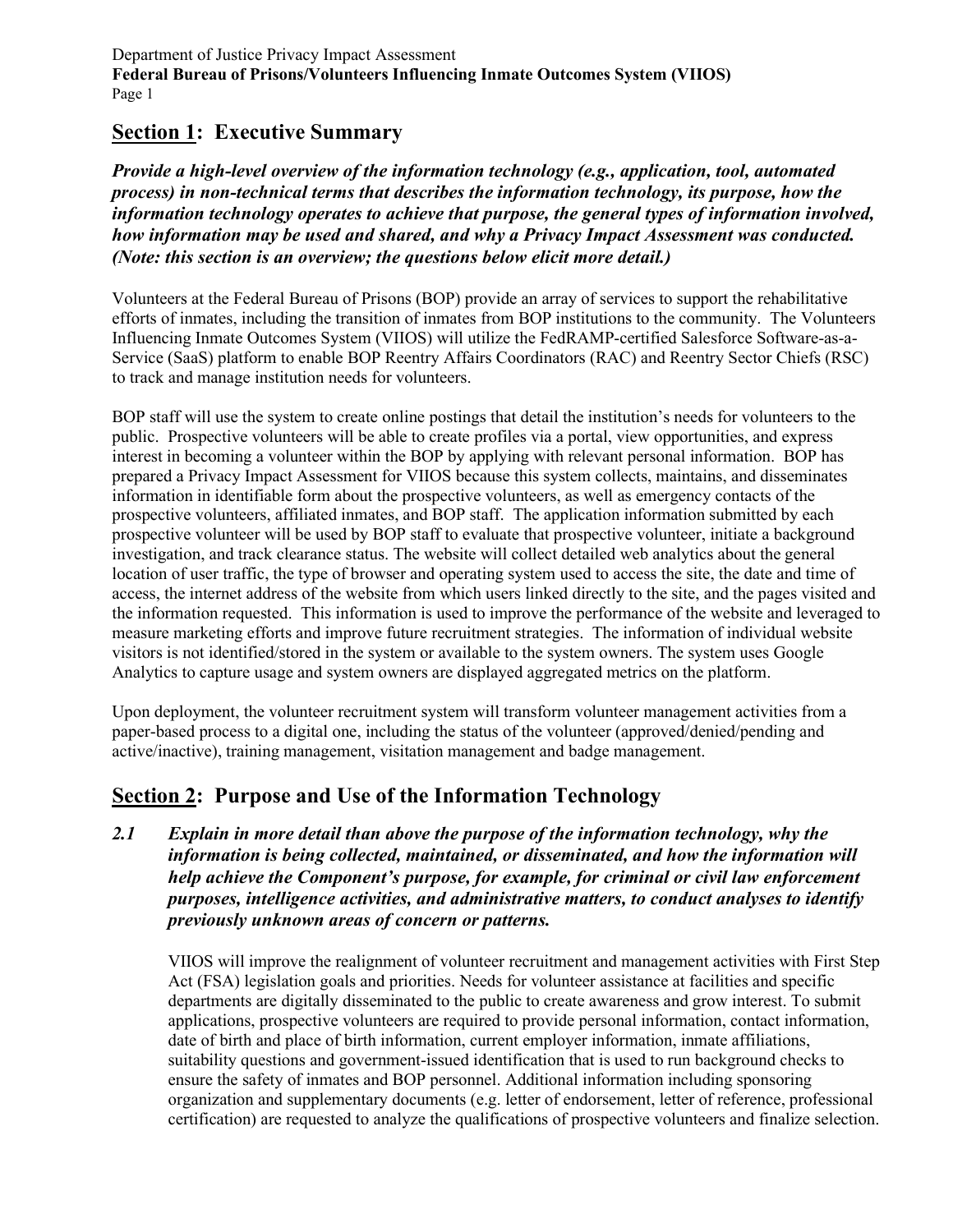After completing an application, prospective volunteers can always navigate back to their submission through the website to view the information submitted and application status. BOP personnel reviewing the applications can also grant prospective volunteers the ability to update incorrect information if needed. Once a volunteer is accepted and onboarded, their information is maintained in VIIOS to track their eligibility for volunteer status, training requirements, visitation authorization, and badge access allocation.

The information regarding applicants and accepted volunteers can be retrieved by authorized BOP personnel with access to the system using the name of the applicant or volunteer and a unique autogenerated system identifier. The system uses "least privilege" methodology as access to information in VIIOS is limited to only the information necessary to process the request (e.g. access to volunteer information is limited to only the volunteer information necessary to process the particular request, and only to the authorized BOP staff at that location.) Approved DOJ contractors are involved with the design and development of the information system and will continue to provide maintenance and administrative services on the production environment after the information system is deployed.

*2.2 Indicate the legal authorities, policies, or agreements that authorize collection of the information. (Check all that apply and include citations/references.)* 

|   | <b>Authority</b>                                                              | <b>Citation/Reference</b>                                                                                              |
|---|-------------------------------------------------------------------------------|------------------------------------------------------------------------------------------------------------------------|
|   |                                                                               | 18 U.S.C. §§ 3621, 4042, 4082 and 5003 (state inmates),<br>Section 11201 of Pub. L. 105-33; 111 Stat. 740 (DC felons); |
| X | Statute                                                                       | First Step Act (FSA) of 2018 (P.L. 115-391)                                                                            |
|   | <b>Executive Order</b>                                                        |                                                                                                                        |
|   | <b>Federal Regulation</b>                                                     |                                                                                                                        |
|   | Agreement, memorandum of<br>understanding, or other<br>documented arrangement |                                                                                                                        |
|   | Other (summarize and provide)<br>copy of relevant portion)                    |                                                                                                                        |

# **Section 3: Information in the Information Technology**

*3.1 Indicate below what types of information that may be personally identifiable in Column (1) will foreseeably be collected, handled, disseminated, stored and/or accessed by this information technology, regardless of the source of the information, whether the types of information are specifically requested to be collected, and whether particular fields are provided to organize or facilitate the information collection. Please check all that apply in Column (2), and indicate to whom the information relates in Column (3). Note: This list is provided for convenience; it is not exhaustive. Please add to "other" any other types of information.*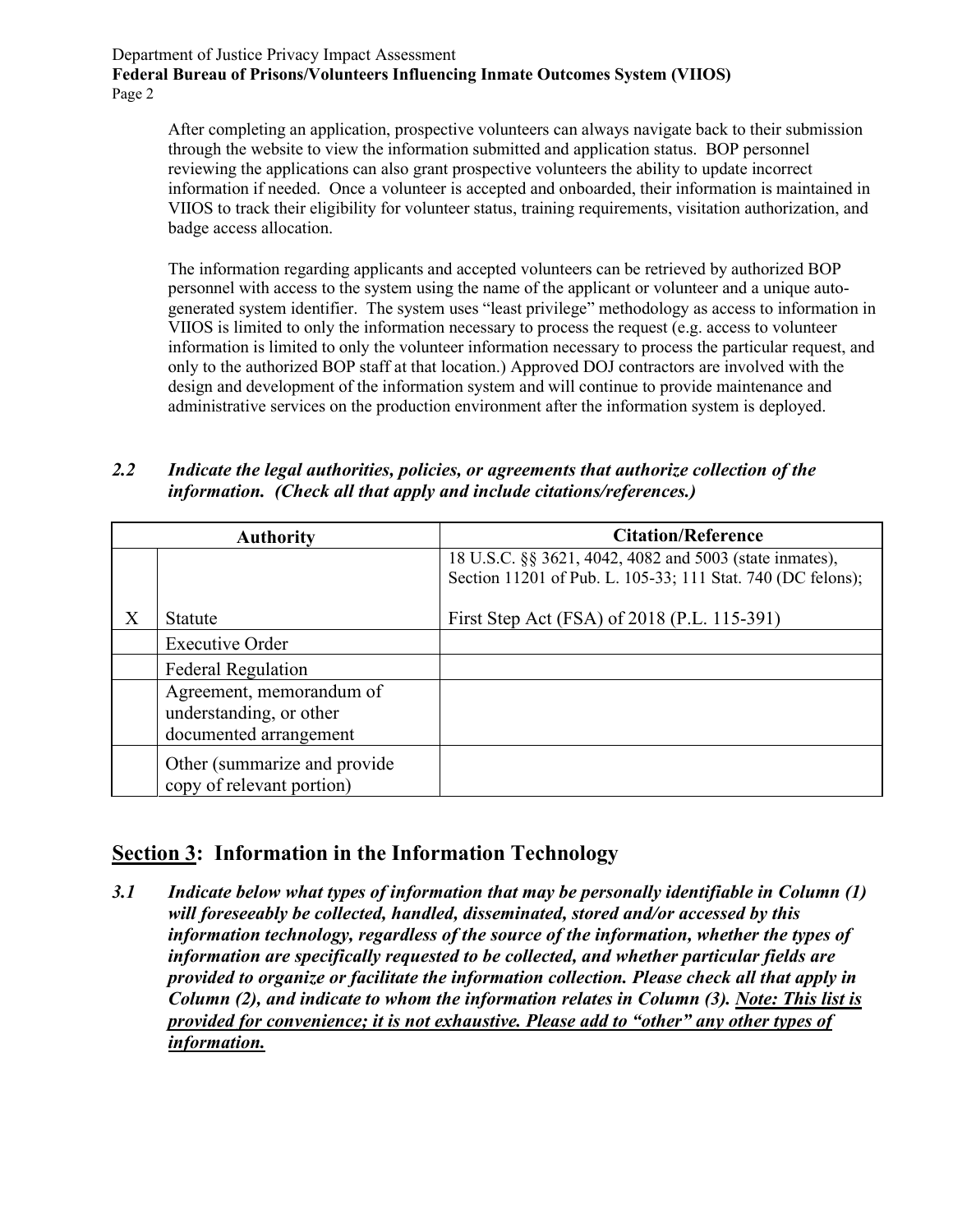#### **Federal Bureau of Prisons/Volunteers Influencing Inmate Outcomes System (VIIOS)** Page 3

| (1) General Categories of<br><b>Information that May Be</b><br><b>Personally Identifiable</b> | (2)<br>Information is collected,<br>processed,<br>disseminated, stored<br>and/or accessed by this<br>information technology<br>(please check each<br>applicable row) | (3) The information relates to:<br>A. DOJ/Component Employees,<br><b>Contractors, and Detailees;</b><br><b>B. Other Federal Government Personnel;</b><br>C. Members of the Public - US Citizens or<br><b>Lawful Permanent Residents (USPERs);</b><br>D. Members of the Public - Non-USPERs | (4) Comments                                                                                                                                                                                                                  |
|-----------------------------------------------------------------------------------------------|----------------------------------------------------------------------------------------------------------------------------------------------------------------------|--------------------------------------------------------------------------------------------------------------------------------------------------------------------------------------------------------------------------------------------------------------------------------------------|-------------------------------------------------------------------------------------------------------------------------------------------------------------------------------------------------------------------------------|
| Example: Personal email<br>address                                                            | $\boldsymbol{X}$                                                                                                                                                     | $B, C \text{ and } D$                                                                                                                                                                                                                                                                      | Email addresses of<br>members of the public<br>(US and non-USPERs)                                                                                                                                                            |
| Name                                                                                          | $\mathbf X$                                                                                                                                                          | A, C, D                                                                                                                                                                                                                                                                                    | Full names and former<br>names of applicants<br>and volunteers.<br>First and last names of<br>emergency contacts,<br>inmates, and BOP<br>personnel.                                                                           |
| Date of birth or age                                                                          | $\boldsymbol{\mathrm{X}}$                                                                                                                                            | C, D                                                                                                                                                                                                                                                                                       | Date of birth of<br>applicants and<br>volunteers.                                                                                                                                                                             |
| <b>Place of birth</b>                                                                         | X                                                                                                                                                                    | C, D                                                                                                                                                                                                                                                                                       | Place of birth of<br>applicants and<br>volunteers.                                                                                                                                                                            |
| Gender                                                                                        | X                                                                                                                                                                    | C, D                                                                                                                                                                                                                                                                                       | Eye color, gender, hair<br>color, height, and<br>weight of applicants<br>and volunteers.                                                                                                                                      |
| Race, ethnicity, or citizenship                                                               | $\mathbf X$                                                                                                                                                          | C, D                                                                                                                                                                                                                                                                                       | Race, ethnicity, and<br>U.S. Citizenship of<br>applicants and<br>volunteers.                                                                                                                                                  |
| Religion                                                                                      |                                                                                                                                                                      |                                                                                                                                                                                                                                                                                            | Although applicants or<br>volunteers may<br>provide religion-<br>related information for<br>various purposes, the<br>prospective volunteer<br>is never prompted for<br>information on their<br>religion on an<br>application. |
| <b>Social Security Number (full,</b><br>last 4 digits or otherwise<br>truncated)              | $\mathbf X$                                                                                                                                                          | C, D                                                                                                                                                                                                                                                                                       | Social Security<br>Number (full) of<br>applicants and<br>volunteers                                                                                                                                                           |
| <b>Tax Identification Number</b><br>(TIN)                                                     |                                                                                                                                                                      |                                                                                                                                                                                                                                                                                            |                                                                                                                                                                                                                               |
| Driver's license                                                                              | $\mathbf X$                                                                                                                                                          | C, D                                                                                                                                                                                                                                                                                       | Driver License<br>Number of applicants<br>and volunteers.                                                                                                                                                                     |
| Alien registration number                                                                     | $\mathbf X$                                                                                                                                                          | C, D                                                                                                                                                                                                                                                                                       | Alien Registration<br>Number and Visa<br>Number of applicants<br>and volunteers.                                                                                                                                              |
| Passport number                                                                               | $\mathbf X$                                                                                                                                                          | C, D                                                                                                                                                                                                                                                                                       | Foreign Passport<br>Number of applicants<br>and volunteers.                                                                                                                                                                   |
| Mother's maiden name                                                                          |                                                                                                                                                                      |                                                                                                                                                                                                                                                                                            |                                                                                                                                                                                                                               |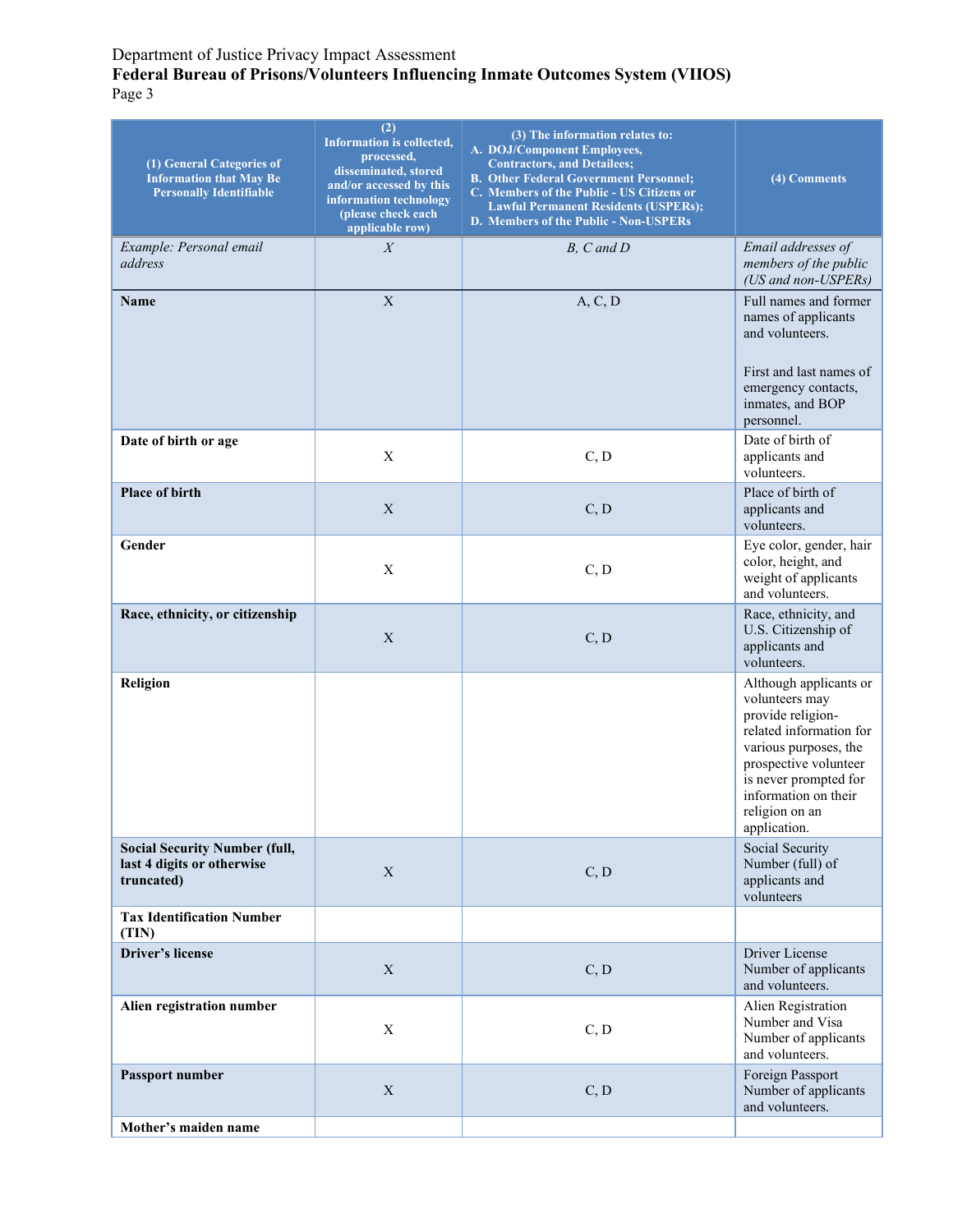#### **Federal Bureau of Prisons/Volunteers Influencing Inmate Outcomes System (VIIOS)** Page 4

| (1) General Categories of<br><b>Information that May Be</b><br><b>Personally Identifiable</b>                       | (2)<br><b>Information is collected,</b><br>processed,<br>disseminated, stored<br>and/or accessed by this<br>information technology<br>(please check each<br>applicable row) | (3) The information relates to:<br>A. DOJ/Component Employees,<br><b>Contractors, and Detailees;</b><br><b>B. Other Federal Government Personnel;</b><br>C. Members of the Public - US Citizens or<br><b>Lawful Permanent Residents (USPERs);</b><br>D. Members of the Public - Non-USPERs | (4) Comments                                                                                                                                                                  |
|---------------------------------------------------------------------------------------------------------------------|-----------------------------------------------------------------------------------------------------------------------------------------------------------------------------|--------------------------------------------------------------------------------------------------------------------------------------------------------------------------------------------------------------------------------------------------------------------------------------------|-------------------------------------------------------------------------------------------------------------------------------------------------------------------------------|
| Vehicle identifiers                                                                                                 |                                                                                                                                                                             |                                                                                                                                                                                                                                                                                            |                                                                                                                                                                               |
| <b>Personal mailing address</b>                                                                                     | $\mathbf X$                                                                                                                                                                 | C, D                                                                                                                                                                                                                                                                                       | Street, city, state, and<br>zip code of applicants<br>and volunteers.                                                                                                         |
| Personal e-mail address                                                                                             | $\mathbf X$                                                                                                                                                                 | C, D                                                                                                                                                                                                                                                                                       | Email addresses of<br>applicants and<br>volunteers.                                                                                                                           |
| Personal phone number                                                                                               | X                                                                                                                                                                           | C, D                                                                                                                                                                                                                                                                                       | Primary and secondary<br>phone number of<br>applicants and<br>volunteers.                                                                                                     |
| <b>Medical records number</b>                                                                                       |                                                                                                                                                                             |                                                                                                                                                                                                                                                                                            |                                                                                                                                                                               |
| Medical notes or other medical<br>or health information                                                             |                                                                                                                                                                             |                                                                                                                                                                                                                                                                                            |                                                                                                                                                                               |
| <b>Financial account information</b>                                                                                |                                                                                                                                                                             |                                                                                                                                                                                                                                                                                            |                                                                                                                                                                               |
| <b>Applicant information</b>                                                                                        | X                                                                                                                                                                           | C, D                                                                                                                                                                                                                                                                                       | Application<br>information on<br>volunteer applicants.<br>Information elements<br>collected are indicated<br>in this table.                                                   |
| <b>Education records</b>                                                                                            |                                                                                                                                                                             |                                                                                                                                                                                                                                                                                            |                                                                                                                                                                               |
| Military status or other<br>information                                                                             |                                                                                                                                                                             |                                                                                                                                                                                                                                                                                            |                                                                                                                                                                               |
| Employment status, history, or<br>similar information                                                               | X                                                                                                                                                                           | C, D                                                                                                                                                                                                                                                                                       | Employment status,<br>employer name,<br>employer phone,<br>employer street,<br>employer city,<br>employer state, and<br>employer zip code of<br>applicants and<br>volunteers. |
| <b>Employment performance</b><br>ratings or other performance<br>information, e.g., performance<br>improvement plan |                                                                                                                                                                             |                                                                                                                                                                                                                                                                                            |                                                                                                                                                                               |
| <b>Certificates</b>                                                                                                 | X                                                                                                                                                                           | C, D                                                                                                                                                                                                                                                                                       | Professional<br>certification of<br>applicants and<br>volunteers.                                                                                                             |
| <b>Legal documents</b>                                                                                              |                                                                                                                                                                             |                                                                                                                                                                                                                                                                                            |                                                                                                                                                                               |
| Device identifiers, e.g., mobile<br>devices                                                                         |                                                                                                                                                                             |                                                                                                                                                                                                                                                                                            |                                                                                                                                                                               |
| Web uniform resource<br>location(s)                                                                                 |                                                                                                                                                                             |                                                                                                                                                                                                                                                                                            |                                                                                                                                                                               |
| <b>Foreign activities</b>                                                                                           |                                                                                                                                                                             |                                                                                                                                                                                                                                                                                            |                                                                                                                                                                               |
| Criminal records information,<br>e.g., criminal history, arrests,<br>criminal charges                               |                                                                                                                                                                             |                                                                                                                                                                                                                                                                                            |                                                                                                                                                                               |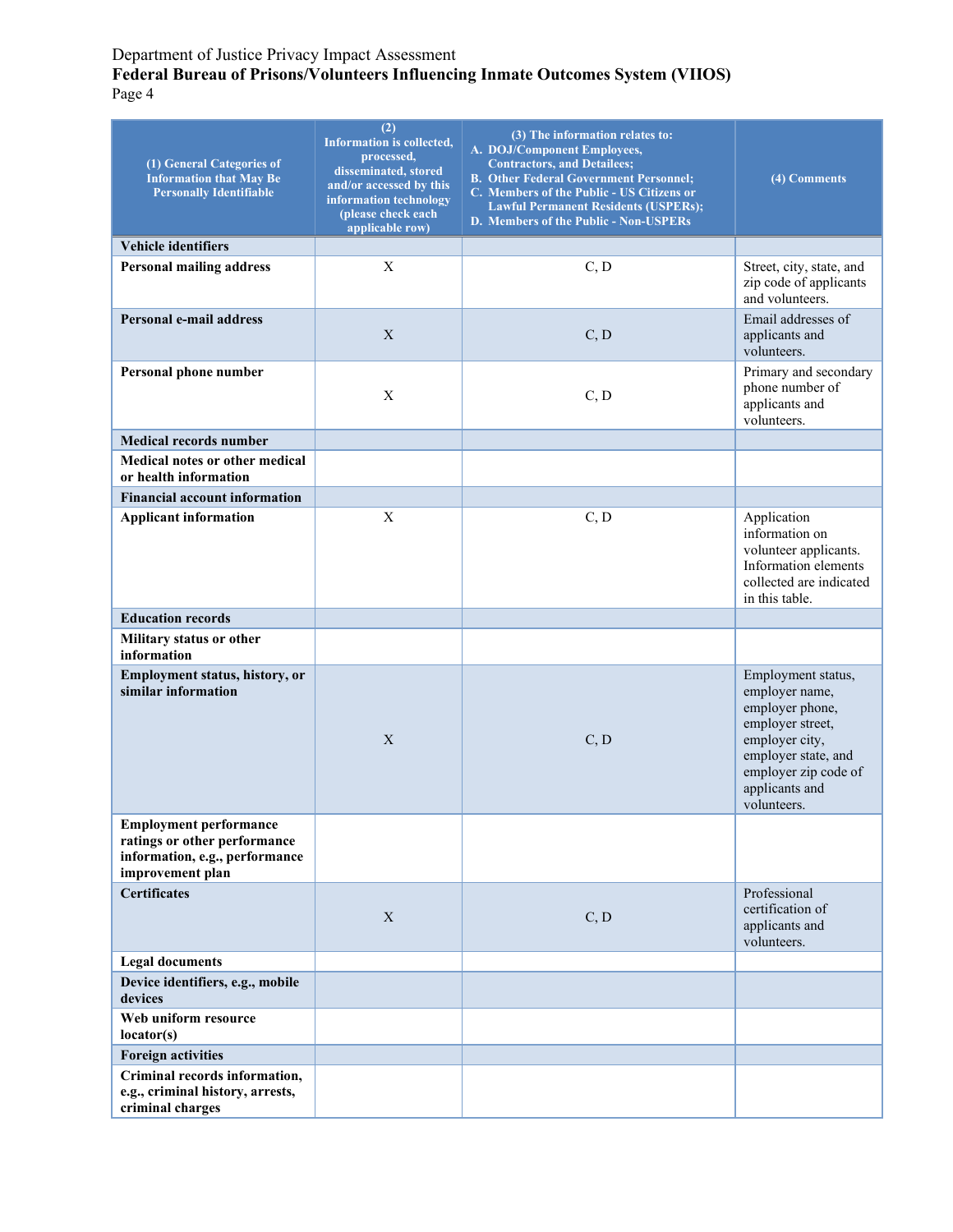#### **Federal Bureau of Prisons/Volunteers Influencing Inmate Outcomes System (VIIOS)** Page 5

| (1) General Categories of<br><b>Information that May Be</b><br><b>Personally Identifiable</b>                               | (2)<br><b>Information is collected,</b><br>processed,<br>disseminated, stored<br>and/or accessed by this<br>information technology<br>(please check each<br>applicable row) | (3) The information relates to:<br>A. DOJ/Component Employees,<br><b>Contractors, and Detailees;</b><br><b>B. Other Federal Government Personnel;</b><br>C. Members of the Public - US Citizens or<br><b>Lawful Permanent Residents (USPERs);</b><br>D. Members of the Public - Non-USPERs | (4) Comments                                                                |
|-----------------------------------------------------------------------------------------------------------------------------|-----------------------------------------------------------------------------------------------------------------------------------------------------------------------------|--------------------------------------------------------------------------------------------------------------------------------------------------------------------------------------------------------------------------------------------------------------------------------------------|-----------------------------------------------------------------------------|
| Juvenile criminal records<br>information                                                                                    |                                                                                                                                                                             |                                                                                                                                                                                                                                                                                            |                                                                             |
| Civil law enforcement                                                                                                       |                                                                                                                                                                             |                                                                                                                                                                                                                                                                                            |                                                                             |
| information, e.g., allegations of<br>civil law violations                                                                   |                                                                                                                                                                             |                                                                                                                                                                                                                                                                                            |                                                                             |
| Whistleblower, e.g., tip,<br>complaint or referral                                                                          |                                                                                                                                                                             |                                                                                                                                                                                                                                                                                            |                                                                             |
| <b>Grand jury information</b>                                                                                               |                                                                                                                                                                             |                                                                                                                                                                                                                                                                                            |                                                                             |
| <b>Information concerning</b><br>witnesses to criminal matters,<br>e.g., witness statements,<br>witness contact information |                                                                                                                                                                             |                                                                                                                                                                                                                                                                                            |                                                                             |
| Procurement/contracting<br>records                                                                                          |                                                                                                                                                                             |                                                                                                                                                                                                                                                                                            |                                                                             |
| <b>Proprietary or business</b><br>information                                                                               |                                                                                                                                                                             |                                                                                                                                                                                                                                                                                            |                                                                             |
| Location information,<br>including continuous or<br>intermittent location tracking<br>capabilities                          |                                                                                                                                                                             |                                                                                                                                                                                                                                                                                            |                                                                             |
| <b>Biometric data:</b>                                                                                                      |                                                                                                                                                                             |                                                                                                                                                                                                                                                                                            |                                                                             |
| Photographs or<br>photographic identifiers                                                                                  |                                                                                                                                                                             |                                                                                                                                                                                                                                                                                            |                                                                             |
| Video containing biometric<br>data                                                                                          |                                                                                                                                                                             |                                                                                                                                                                                                                                                                                            |                                                                             |
| Fingerprints                                                                                                                |                                                                                                                                                                             |                                                                                                                                                                                                                                                                                            |                                                                             |
| Palm prints                                                                                                                 |                                                                                                                                                                             |                                                                                                                                                                                                                                                                                            |                                                                             |
| Iris image                                                                                                                  |                                                                                                                                                                             |                                                                                                                                                                                                                                                                                            |                                                                             |
| Dental profile<br>$\overline{\phantom{a}}$                                                                                  |                                                                                                                                                                             |                                                                                                                                                                                                                                                                                            |                                                                             |
| Voice recording/signatures                                                                                                  |                                                                                                                                                                             |                                                                                                                                                                                                                                                                                            |                                                                             |
| Scars, marks, tattoos                                                                                                       |                                                                                                                                                                             |                                                                                                                                                                                                                                                                                            |                                                                             |
| Vascular scan, e.g., palm<br>or finger vein biometric<br>data                                                               |                                                                                                                                                                             |                                                                                                                                                                                                                                                                                            |                                                                             |
| <b>DNA</b> profiles                                                                                                         |                                                                                                                                                                             |                                                                                                                                                                                                                                                                                            |                                                                             |
| Other (specify)                                                                                                             |                                                                                                                                                                             |                                                                                                                                                                                                                                                                                            |                                                                             |
| System admin/audit data:                                                                                                    |                                                                                                                                                                             |                                                                                                                                                                                                                                                                                            |                                                                             |
| <b>User ID</b>                                                                                                              | $\mathbf X$                                                                                                                                                                 | $\boldsymbol{A}$                                                                                                                                                                                                                                                                           | System admin / audit<br>data and User ID of<br>authorized BOP<br>personnel. |
| <b>User passwords/codes</b>                                                                                                 | $\mathbf X$                                                                                                                                                                 | $\mathbf{A}$                                                                                                                                                                                                                                                                               | System admin / audit<br>data and User ID of<br>authorized BOP<br>personnel. |
| IP address                                                                                                                  | $\mathbf X$                                                                                                                                                                 | A                                                                                                                                                                                                                                                                                          | System admin / audit<br>data and User ID of<br>authorized BOP<br>personnel. |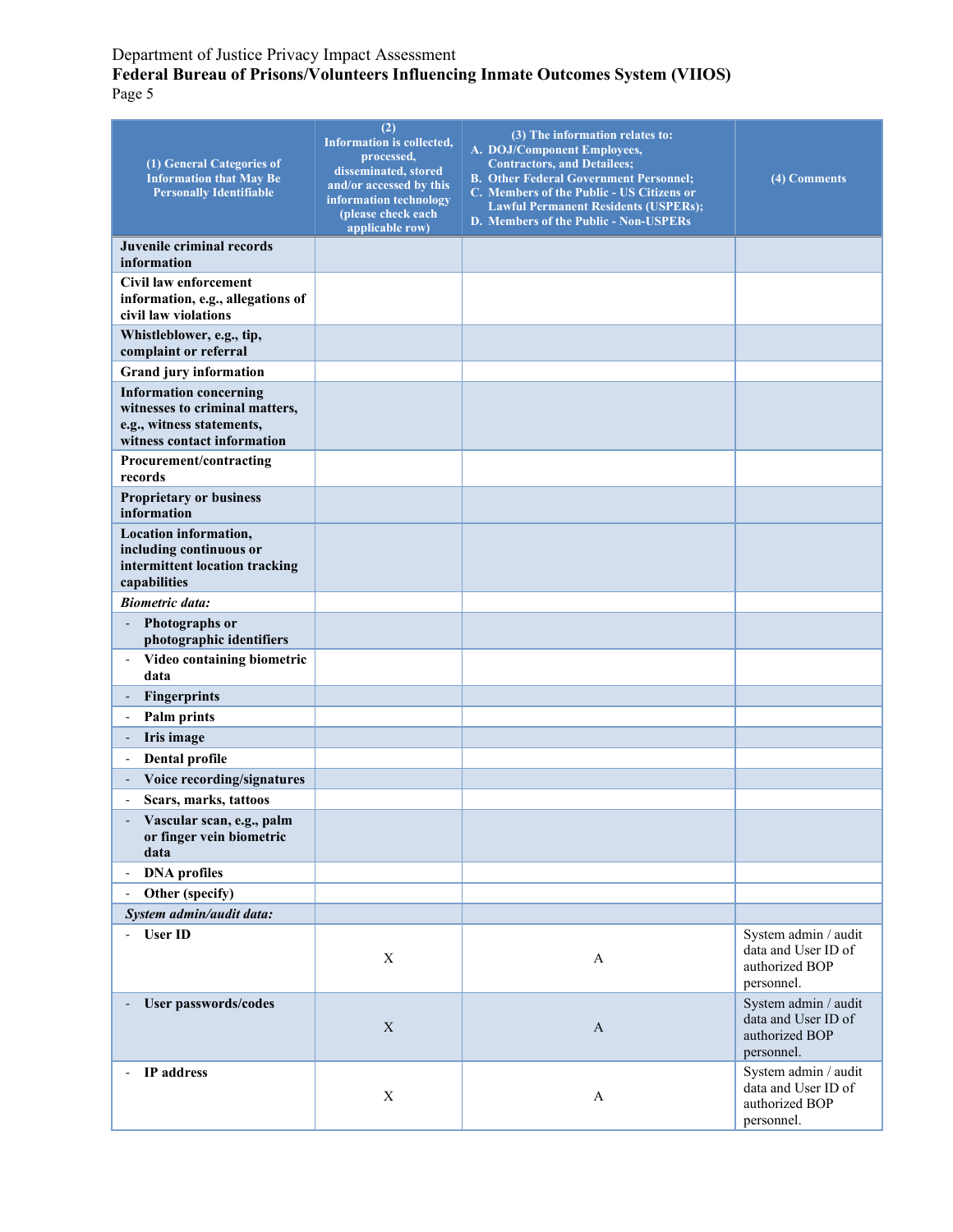#### **Federal Bureau of Prisons/Volunteers Influencing Inmate Outcomes System (VIIOS)** Page 6

| (1) General Categories of<br><b>Information that May Be</b><br><b>Personally Identifiable</b> | (2)<br>Information is collected,<br>processed,<br>disseminated, stored<br>and/or accessed by this<br>information technology<br>(please check each<br>applicable row) | (3) The information relates to:<br>A. DOJ/Component Employees,<br><b>Contractors, and Detailees;</b><br><b>B. Other Federal Government Personnel;</b><br>C. Members of the Public - US Citizens or<br><b>Lawful Permanent Residents (USPERs);</b><br>D. Members of the Public - Non-USPERs | (4) Comments                                                                                                                                                                                                                                                                                                 |
|-----------------------------------------------------------------------------------------------|----------------------------------------------------------------------------------------------------------------------------------------------------------------------|--------------------------------------------------------------------------------------------------------------------------------------------------------------------------------------------------------------------------------------------------------------------------------------------|--------------------------------------------------------------------------------------------------------------------------------------------------------------------------------------------------------------------------------------------------------------------------------------------------------------|
| <b>Date/time of access</b>                                                                    | $\mathbf{X}$                                                                                                                                                         | $\overline{A}$                                                                                                                                                                                                                                                                             | System admin / audit<br>data and User ID of<br>authorized BOP<br>personnel.                                                                                                                                                                                                                                  |
| Queries run                                                                                   | X                                                                                                                                                                    | A                                                                                                                                                                                                                                                                                          | System admin / audit<br>data and User ID of<br>authorized BOP<br>personnel.                                                                                                                                                                                                                                  |
| <b>Content of files</b><br>accessed/reviewed                                                  | X                                                                                                                                                                    | $\mathbf{A}$                                                                                                                                                                                                                                                                               | System admin / audit<br>data and User ID of<br>authorized BOP<br>personnel.                                                                                                                                                                                                                                  |
| <b>Contents of files</b>                                                                      | X                                                                                                                                                                    | $\mathsf{A}$                                                                                                                                                                                                                                                                               | System admin / audit<br>data and User ID of<br>authorized BOP<br>personnel.                                                                                                                                                                                                                                  |
| Other (please list the type of<br>info and describe as<br>completely as possible):            | $\mathbf{X}$                                                                                                                                                         | C, D                                                                                                                                                                                                                                                                                       | Supplementary<br>documents provided<br>with application may<br>include additional<br>personal information<br>regarding potential<br>volunteers or other<br>individuals.<br>The website for<br>prospective volunteers<br>will capture audience,<br>acquisition, and<br>behavior metrics for<br>web analytics. |

# *3.2 Indicate below the Department's source(s) of the information. (Check all that apply.)*

| Directly from the individual to whom the information pertains: |                     |  |        |  |  |
|----------------------------------------------------------------|---------------------|--|--------|--|--|
| In person                                                      | Hard copy: mail/fax |  | Online |  |  |
| Phone                                                          | Email               |  |        |  |  |
| Other (specify):                                               |                     |  |        |  |  |

| <b>Government sources:</b> |         |                      |                               |  |
|----------------------------|---------|----------------------|-------------------------------|--|
|                            | ◥◸<br>Λ |                      |                               |  |
| Within the Component       |         | Other DOJ Components | <b>Other Federal Entities</b> |  |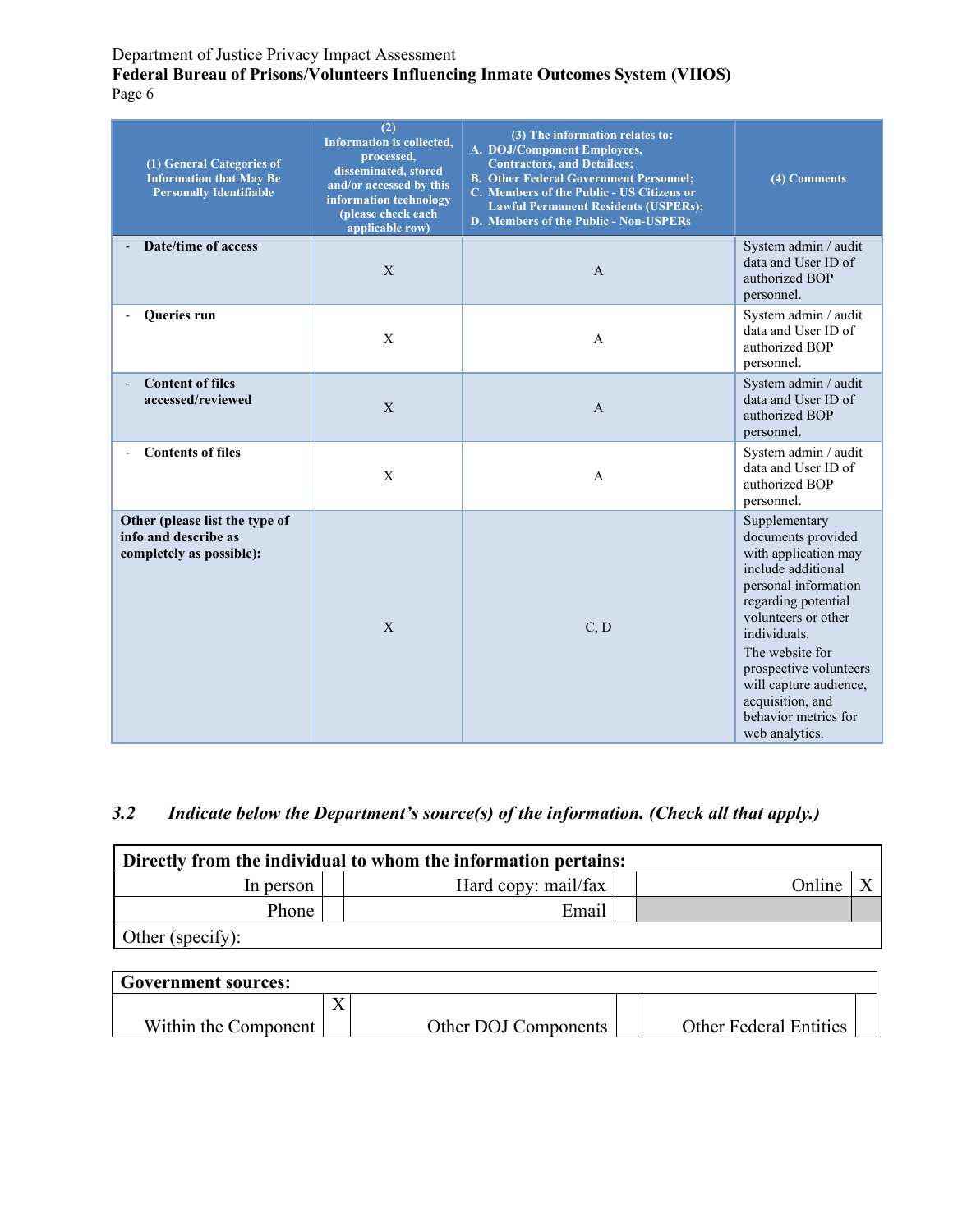| <b>Government sources:</b>                                                                                                                                                                                                                                                                                                                                                |                                   |  |
|---------------------------------------------------------------------------------------------------------------------------------------------------------------------------------------------------------------------------------------------------------------------------------------------------------------------------------------------------------------------------|-----------------------------------|--|
|                                                                                                                                                                                                                                                                                                                                                                           | Foreign (identify and provide the |  |
|                                                                                                                                                                                                                                                                                                                                                                           | international agreement,          |  |
|                                                                                                                                                                                                                                                                                                                                                                           | memorandum of understanding,      |  |
|                                                                                                                                                                                                                                                                                                                                                                           | or other documented               |  |
|                                                                                                                                                                                                                                                                                                                                                                           | arrangement related to the        |  |
| State, local, tribal                                                                                                                                                                                                                                                                                                                                                      | transfer)                         |  |
| $\bigcap_{k\geq 0} \bigcap_{k\geq 0} \bigcap_{k\geq 0} \bigcap_{k\geq 0} \bigcap_{k\geq 0} \bigcap_{k\geq 0} \bigcap_{k\geq 0} \bigcap_{k\geq 0} \bigcap_{k\geq 0} \bigcap_{k\geq 0} \bigcap_{k\geq 0} \bigcap_{k\geq 0} \bigcap_{k\geq 0} \bigcap_{k\geq 0} \bigcap_{k\geq 0} \bigcap_{k\geq 0} \bigcap_{k\geq 0} \bigcap_{k\geq 0} \bigcap_{k\geq 0} \bigcap_{k\geq 0}$ |                                   |  |

Other (specify):

| Non-government sources:             |  |                        |                |  |  |  |
|-------------------------------------|--|------------------------|----------------|--|--|--|
| Members of the public $\mid X \mid$ |  | Public media, Internet | Private sector |  |  |  |
|                                     |  |                        |                |  |  |  |
| Commercial data brokers             |  |                        |                |  |  |  |
| Other (specify):                    |  |                        |                |  |  |  |

# **Section 4: Information Sharing**

*4.1 Indicate with whom the component intends to share the information and how the information will be shared or accessed, such as on a case-by-case basis by manual secure electronic transmission, external user authorized accounts (i.e., direct log-in access), interconnected systems, or electronic bulk transfer.*

|                      | How information will be shared |                         |                                   |                                                                                                                                                                                                                                                                                                                                                                                                                                               |
|----------------------|--------------------------------|-------------------------|-----------------------------------|-----------------------------------------------------------------------------------------------------------------------------------------------------------------------------------------------------------------------------------------------------------------------------------------------------------------------------------------------------------------------------------------------------------------------------------------------|
| Recipient            | Case-<br>by-case               | <b>Bulk</b><br>transfer | <b>Direct</b><br>log-in<br>access | Explain specifics of the sharing,<br>as well as how these disclosures<br>will support and are compatible<br>with the purposes of the<br>collection.                                                                                                                                                                                                                                                                                           |
| Within the Component | X                              |                         | X                                 | Direct log-in access is granted to<br>approved BOP personnel such as<br>RACs, RSCs, and Reentry<br>Services Division (RSD)<br>leadership. BOP personnel are<br>limited to accessing the<br>information from the areas or<br>regions that they are approved for.<br>Ad-hoc requests will be sent to<br>system owners, evaluated to<br>determine need, and the minimum<br>information required to satisfy the<br>request will be exported/sent. |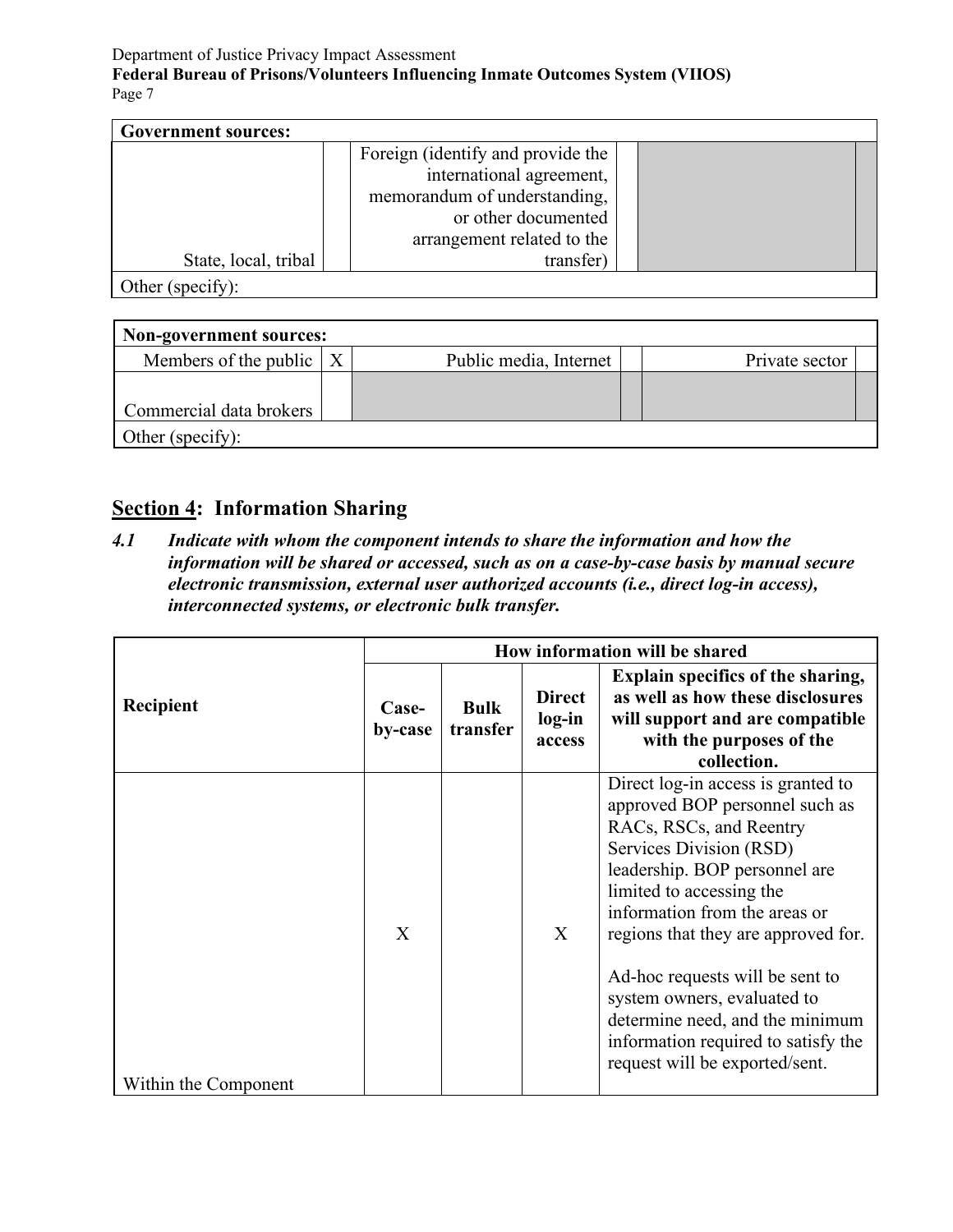|                                                                               | How information will be shared |                         |                                   |                                                                                                                                                                                                                                                                                                                                                                                                                              |
|-------------------------------------------------------------------------------|--------------------------------|-------------------------|-----------------------------------|------------------------------------------------------------------------------------------------------------------------------------------------------------------------------------------------------------------------------------------------------------------------------------------------------------------------------------------------------------------------------------------------------------------------------|
| Recipient                                                                     | Case-<br>by-case               | <b>Bulk</b><br>transfer | <b>Direct</b><br>log-in<br>access | Explain specifics of the sharing,<br>as well as how these disclosures<br>will support and are compatible<br>with the purposes of the<br>collection.                                                                                                                                                                                                                                                                          |
|                                                                               |                                |                         |                                   | Reoccurring requests will be<br>evaluated to determine need and<br>minimum access to the system<br>will be granted to satisfy the<br>request.                                                                                                                                                                                                                                                                                |
| <b>DOJ</b> Components                                                         | X                              |                         |                                   | Information may be shared with<br>other DOJ components in support<br>of ad-hoc reporting requests for<br>auditing or aggregated program<br>metrics to measure success (e.g.<br>volunteer registrations, application<br>submissions). Ad-hoc reporting<br>requests will be sent to system<br>owners, evaluated to determine<br>need, and the minimum<br>information required to satisfy the<br>request will be exported/sent. |
| <b>Federal entities</b>                                                       | X                              |                         |                                   | Information may be shared with<br>other Federal entities in support of<br>ad-hoc reporting requests for<br>auditing or aggregated program<br>metrics to measure success. Ad-<br>hoc reporting request will be sent<br>to system owners, evaluated to<br>determine need, and the minimum<br>information required to satisfy the<br>request will be exported/sent.                                                             |
| State, local, tribal gov't entities                                           |                                |                         |                                   |                                                                                                                                                                                                                                                                                                                                                                                                                              |
| Public<br>Counsel, parties, witnesses,                                        |                                |                         |                                   |                                                                                                                                                                                                                                                                                                                                                                                                                              |
| and possibly courts or other<br>judicial tribunals for litigation<br>purposes |                                |                         |                                   |                                                                                                                                                                                                                                                                                                                                                                                                                              |
| Private sector                                                                |                                |                         |                                   |                                                                                                                                                                                                                                                                                                                                                                                                                              |
| Foreign governments                                                           |                                |                         |                                   |                                                                                                                                                                                                                                                                                                                                                                                                                              |
| Foreign entities                                                              |                                |                         |                                   |                                                                                                                                                                                                                                                                                                                                                                                                                              |
| Other (specify):                                                              |                                |                         |                                   |                                                                                                                                                                                                                                                                                                                                                                                                                              |

*4.2 If the information will be released to the public for ["Open Data"](https://www.justice.gov/open/open-data) purposes, e.g., on data.gov*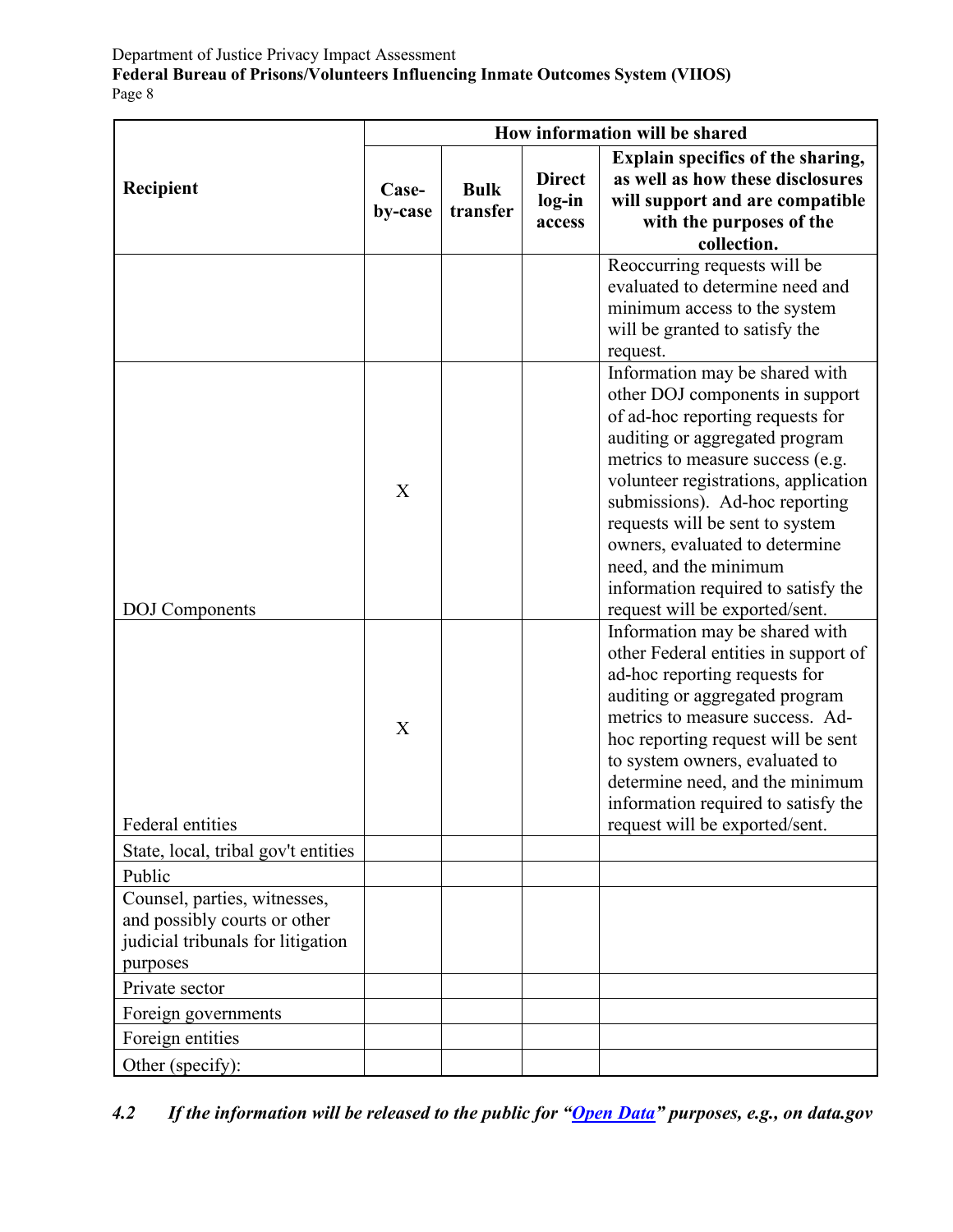*(a clearinghouse for data from the Executive Branch of the Federal Government), and/or for research or statistical analysis purposes, explain whether—and, if so, how—the information will be de-identified, aggregated, or otherwise privacy protected.*  $N/A$ 

# **Section 5: Notice, Consent, Access, and Amendment**

*5.1 What, if any, kind of notice will be provided to individuals informing them about the collection, use, sharing or other processing of their PII, e.g., a Federal Register System of Records Notice (SORN), providing generalized notice to the public, a Privacy Act § 552a(e)(3) notice for individuals, or both? Will any other notices be provided? If no notice is provided, please explain.*

BOP has published two relevant System of Records Notices in the Federal Register:

DOJ's Inmate Central Records System, Justice/BOP-005, last published in full on May 6, 2019 (84 Fed. Reg. 19808), available at: [https://www.govinfo.gov/content/pkg/FR-2019-05-](https://www.govinfo.gov/content/pkg/FR-2019-05-06/pdf/2019-09204.pdf) [06/pdf/2019-09204.pdf,](https://www.govinfo.gov/content/pkg/FR-2019-05-06/pdf/2019-09204.pdf) and

Access Control Entry/Exit System, Justice/BOP-010, last published in full on April 8, 2002 (67 Fed. Reg. 16760). Available at: [https://www.gpo.gov/fdsys/pkg/FR-2002-04-08/pdf/02-](https://www.gpo.gov/fdsys/pkg/FR-2002-04-08/pdf/02-8424.pdf) [8424.pdf.](https://www.gpo.gov/fdsys/pkg/FR-2002-04-08/pdf/02-8424.pdf)

A Privacy Act (e)(3) notice will be provided to prospective volunteers on all pages of the application when populating and submitting information required for opportunities. A link to the BOP's privacy notice/policy is available on the footer of all pages for view by registered and prospective volunteers.

### *5.2 What, if any, opportunities will there be for individuals to voluntarily participate in the collection, use or dissemination of information in the system, for example, to consent to collection or specific uses of their information? If no opportunities, please explain why.*

Prospective volunteers are provided notice through a Privacy Act Statement displayed by the system that: "Furnishing the requested information is voluntary, but failure to provide all or of part the information may result in lack of further consideration to provide services, clearance or access, or in the termination of your voluntary services."

Volunteers may, in the alternative, apply using the existing paper-based process. The existing paper-based process is addressed in the 2011 VCI PIA, available at [https://www.bop.gov/foia/docs/vci.pdf.](https://www.bop.gov/foia/docs/vci.pdf) However, the paper-based process requests the same information from the prospective volunteer and includes the same notice regarding voluntary participation in the Privacy Act Statement as noted above.

## *5.3 What, if any, procedures exist to allow individuals to gain access to information in the system pertaining to them, request amendment or correction of said information, and receive notification of these procedures (e.g., Freedom of Information Act or Privacy Act*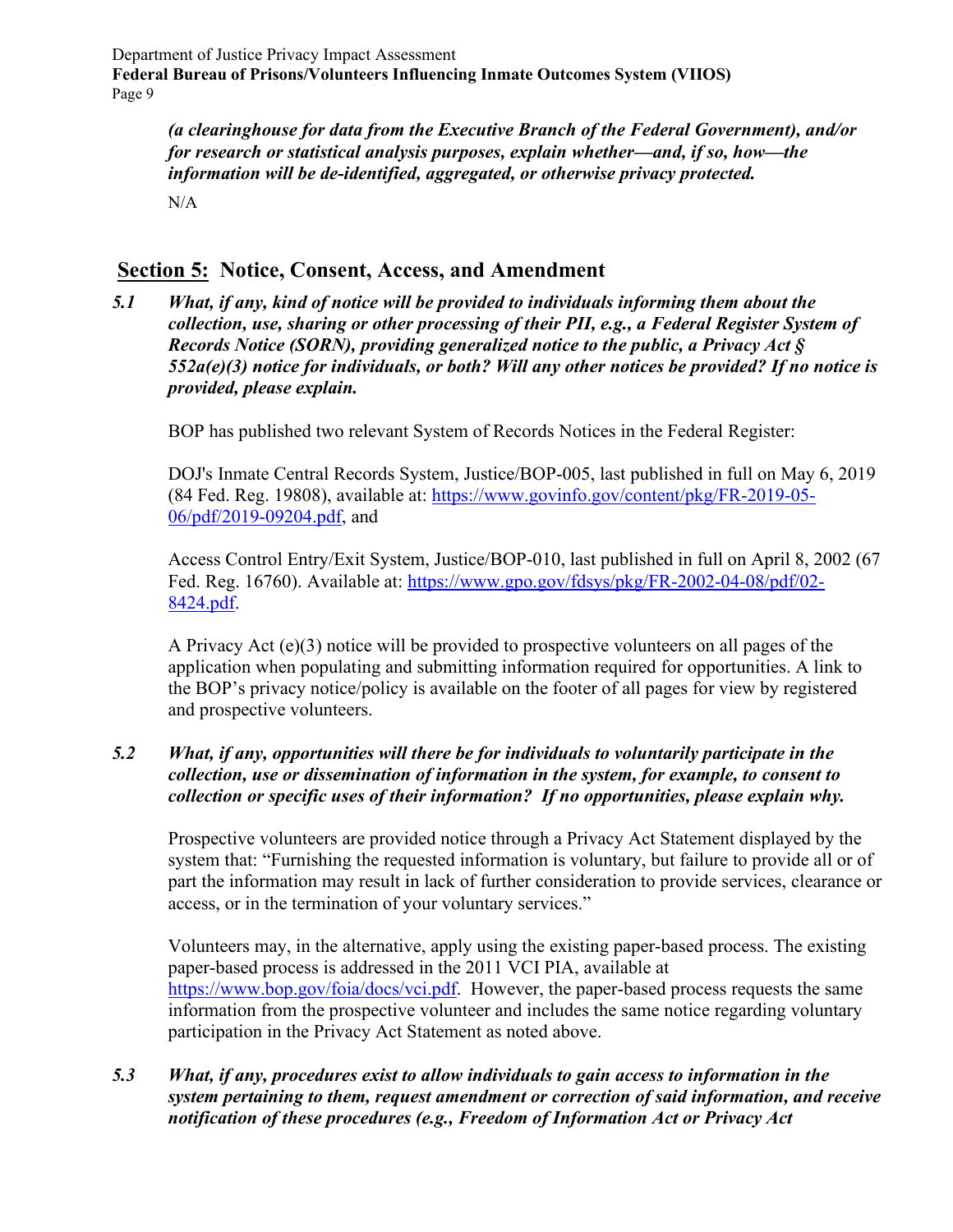## *procedures)? If no procedures exist, please explain why.*

After completing an application, prospective volunteers can navigate to their submission through the website to view the information submitted and application status. BOP personnel reviewing the applications can also grant prospective volunteers the ability to update incorrect information if needed.

Alternatively, individuals may follow BOP protocols to receive or amend information collected or stored by BOP through a Privacy Act or FOIA request, which is outlined on the privacy policy page available to registered and prospective volunteers.

# **Section 6: Maintenance of Privacy and Security Controls**

*6.1 The Department uses administrative, technical, and physical controls to protect information. Indicate the controls below. (Check all that apply).*

|              | The information is secured in accordance with Federal Information Security<br>Modernization Act (FISMA) requirements, including development of written security<br>and privacy risk assessments pursuant to National Institute of Standards and<br>Technology (NIST) guidelines, the development and implementation of privacy controls<br>and an assessment of the efficacy of applicable privacy controls. Provide date of most<br>recent Authorization to Operate (ATO): ATO is pending completion of this PIA.                                  |
|--------------|-----------------------------------------------------------------------------------------------------------------------------------------------------------------------------------------------------------------------------------------------------------------------------------------------------------------------------------------------------------------------------------------------------------------------------------------------------------------------------------------------------------------------------------------------------|
| X            | If an ATO has not been completed, but is underway, provide status or expected<br>completion date: The ATO is pending the completion of this PIA.                                                                                                                                                                                                                                                                                                                                                                                                    |
|              | Unless such information is sensitive and release of the information could pose risks to<br>the component, summarize any outstanding plans of actions and milestones (POAMs)<br>for any privacy controls resulting from the ATO process or risk assessment and provide<br>a link to the applicable POAM documentation: N/A                                                                                                                                                                                                                           |
|              | This system is not subject to the ATO processes and/or it is unclear whether NIST<br>privacy controls have been implemented and assessed. Please explain:                                                                                                                                                                                                                                                                                                                                                                                           |
| $\mathbf{X}$ | Monitoring, testing, or evaluation has been undertaken to safeguard the information<br>and prevent its misuse. Specify: Thorough testing of security controls has been undertaken<br>to ensure the proper monitoring and safeguarding of information.                                                                                                                                                                                                                                                                                               |
| X            | Auditing procedures are in place to ensure compliance with security and privacy<br>standards. Explain how often system logs are reviewed or auditing procedures<br>conducted: The system captures an audit of user account modifications and system events<br>that will be routinely reviewed by system administrators. Additional auditing of transactional<br>data will be captured and maintained to align with records $\&$ information management<br>requirements. A subset of approved internal users (e.g. employees, contractors) have been |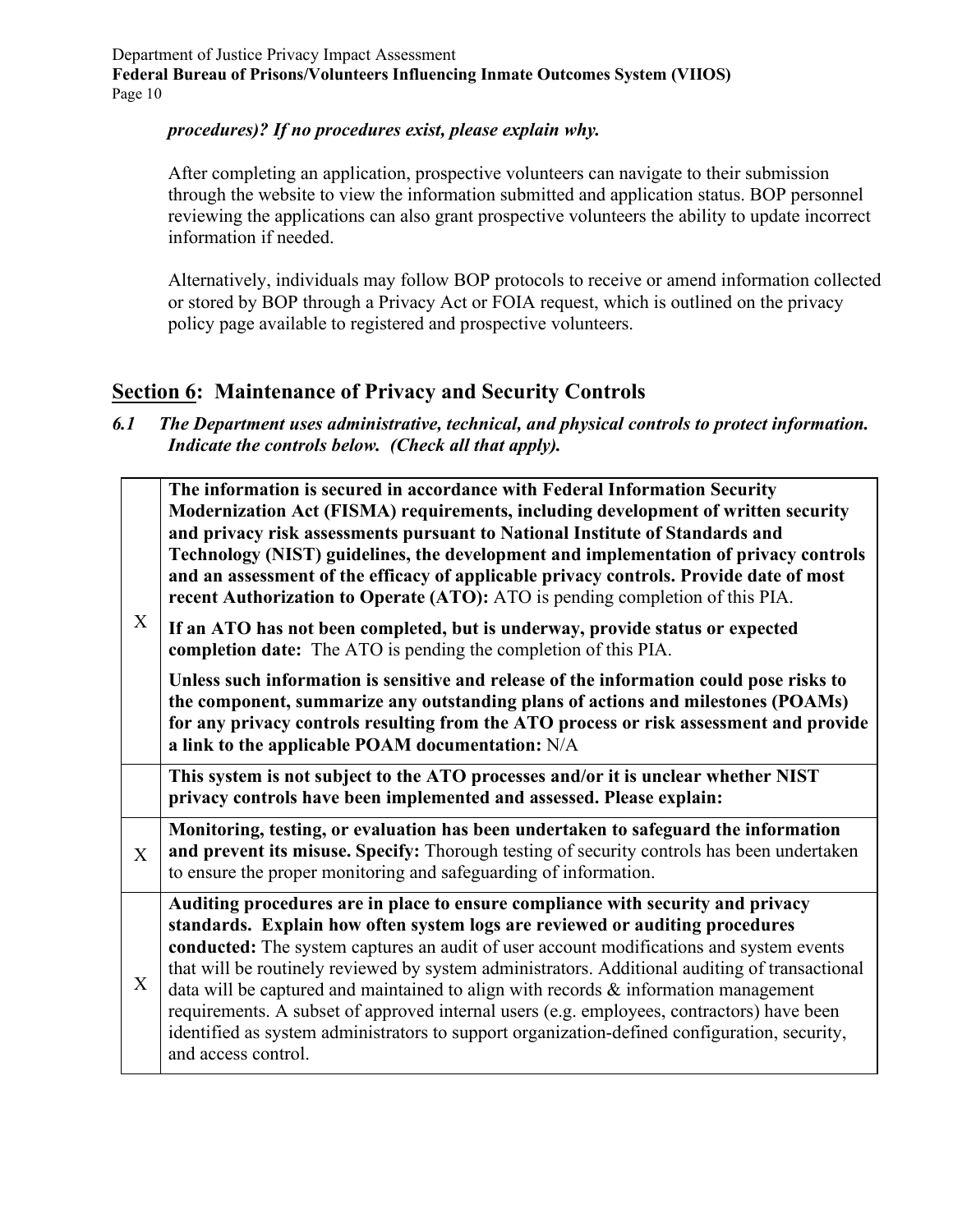X **Contractors that have access to the system are subject to information security, privacy and other provisions in their contract binding them under the Privacy Act, other applicable laws, and as required by DOJ policy**.

**Each component is required to implement foundational privacy-related training for all component personnel, including employees, interns, and contractors, when personnel on-board and to implement refresher privacy training annually. Indicate whether there is additional training specific to this system, and if so, please describe:** No additional system-specific privacy training.

*6.2 Explain key privacy and security administrative, technical, or physical controls that are designed to minimize privacy risks. For example, how are access controls being utilized to reduce the risk of unauthorized access and disclosure, what types of controls will protect PII in transmission, and how will regular auditing of role-based access be used to detect possible unauthorized access?*

Accounts are created for a subset of identified internal users (e.g. employees, contractors) which leverage single sign-on (SSO) and multi-factor authentication (MFA) using enterprise authentication services. Inbound requests to the internal application are restricted to monitor usage and leverage additional security controls from BOP. Role-based and permission-based policies define which records each user has access to with granular control using attributedriven filters.

Approved internal users have been identified as system administrators to support organizationdefined configuration, security, and access control. The account managers periodically review accounts to identify personnel that no longer need access in accordance with DOJ and federal requirements.<sup>[1](#page-11-0)</sup> Account managers will add new users, remove existing users, or modify existing users. Automatic account management will be applied to inactivate accounts that have not logged into the system for a specified period of time. The system incorporates security controls to identify and restrict unsuccessful login attempts. Additional password complexity, reset duration, and reset reusage have been implemented to align with BOP standards.

The application is built using Salesforce, which uses industry best practices for data encryption at rest and in transit: Advanced Encryption Standard (AES) with 256-bit is used for data encryption at rest and Transfer Layer Security (TLS) is used for data encryption in transit.

Additional best practices are applied on session and login settings for users on the externalfacing website, including policies on password expiration, reuse, and complexity, login attempts, and user lockouts, among other access and authentication protections.

## *6.3 Indicate how long the information will be retained to accomplish the intended purpose, and how it will be disposed of at the end of the retention period. (Reference the applicable retention schedule approved by the National Archives and Records Administration, if available.)*

<span id="page-11-0"></span><sup>&</sup>lt;sup>1</sup> Details of the account audit process will be recorded in DOJ's Cyber Security Assessment and Management (CSAM) system.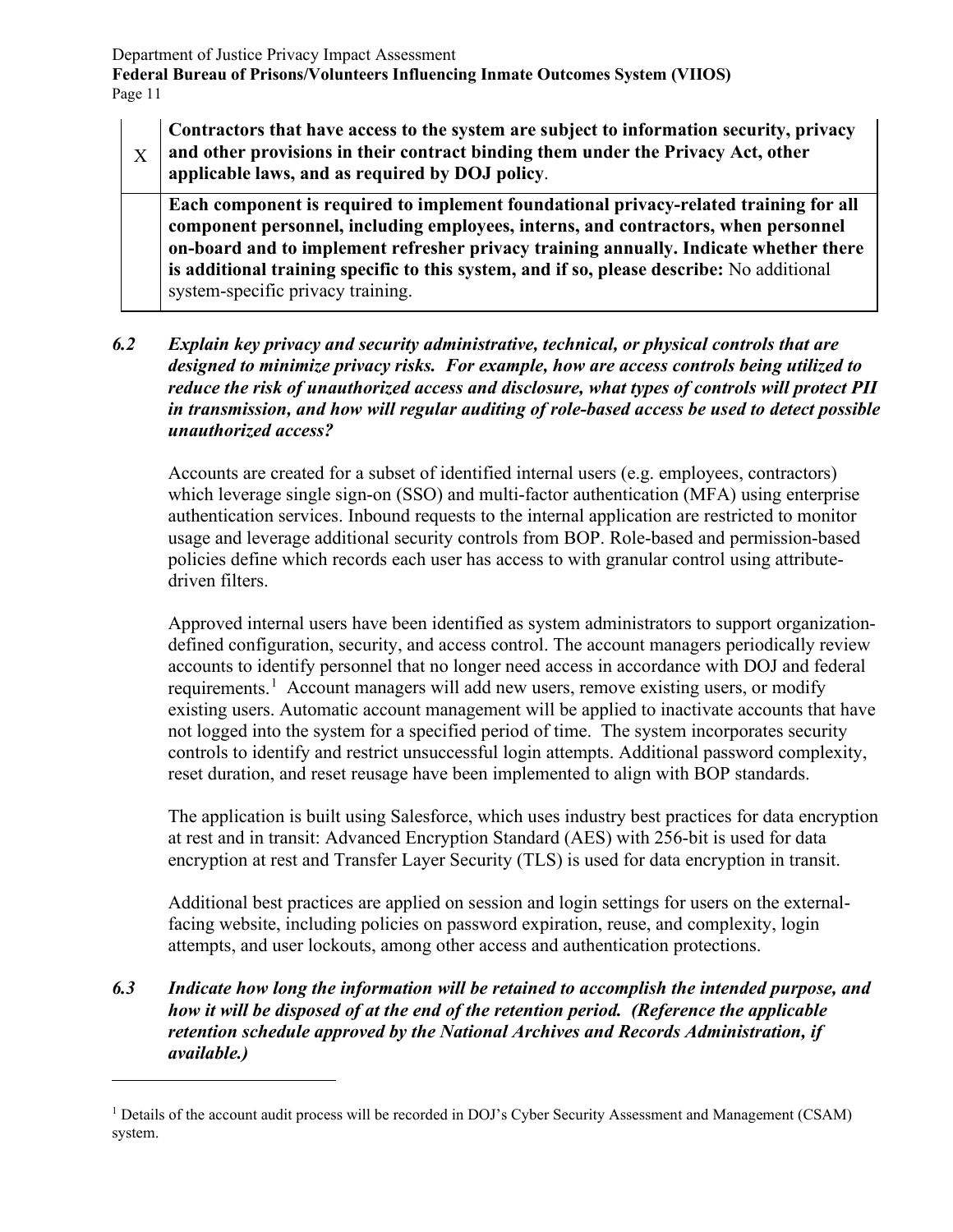### **The applicable records schedules for the system are detailed below.**

#### **GRS 2.2, Item 110**

Volunteer service case files. Records documenting service performed without compensation by people not under a federal appointment. Includes both students as defined in 5 U.S.C. 3111 and nonstudents. Records include: volunteer agreements documenting position title, office title, duty location, days/hours on duty; parental approval forms; performance evaluations; training information; certificates of appreciation; correspondence documenting inclusive dates of service and total hours or days worked.

Information will be destroyed 4 years after a volunteer departs service; however, longer retention is authorized if required for business use. Automated batch jobs will run to evaluate the age of information and delete the data using hard (immediate) or soft (15-day temporary holding period) deletes. The retention periods are determined in accordance with BOP data storage/retention policy.

#### **GRS 2.2, Item 120**

Skill set records. Records detailing name, contact, and other information for people with specific skill sets, such as foreign languages, notaries, and sign language; used to assign workrelated duties to employees and volunteers.

Information will be destroyed when the business use ceases. Automated batch jobs will run to evaluate the age of information and delete the data using hard (immediate) or soft (15 day temporary holding period) deletes. The retention periods are determined in accordance with BOP data storage/retention policy.

## **Section 7: Privacy Act**

*7.1 Indicate whether information related to U.S. citizens or aliens lawfully admitted for permanent residence will be retrieved by a personal identifier (i.e., indicate whether information maintained by this information technology will qualify as "records" maintained in a "system of records," as defined in the Privacy Act of 1974, as amended).*

No.  $X$  Yes.

*7.2 Please cite and provide a link (if possible) to existing SORNs that cover the records, and/or explain if a new SORN is being published:*

DOJ's Inmate Central Records System, Justice/BOP-005, last published in full on May 6, 2019 (84 Fed. Reg. 19808). Available at: [https://www.govinfo.gov/content/pkg/FR-2019-05-](https://www.govinfo.gov/content/pkg/FR-2019-05-06/pdf/2019-09204.pdf) [06/pdf/2019-09204.pdf.](https://www.govinfo.gov/content/pkg/FR-2019-05-06/pdf/2019-09204.pdf)

Access Control Entry/Exit System, Justice/BOP-010, last published in full on April 8, 2002 (67 Fed. Reg. 16760). Available at: [https://www.gpo.gov/fdsys/pkg/FR-2002-04-08/pdf/02-](https://www.gpo.gov/fdsys/pkg/FR-2002-04-08/pdf/02-8424.pdf) [8424.pdf.](https://www.gpo.gov/fdsys/pkg/FR-2002-04-08/pdf/02-8424.pdf)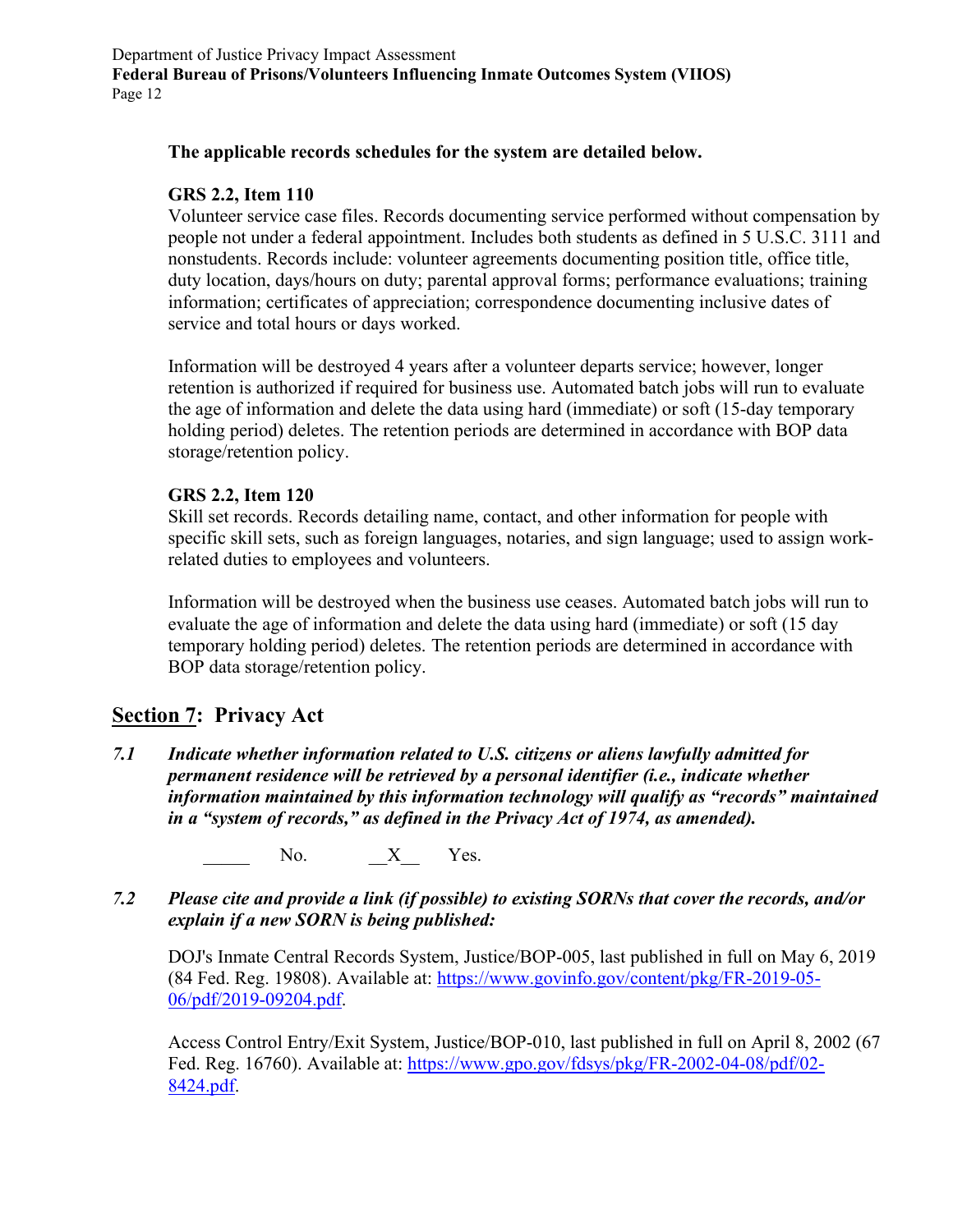# **Section 8: Privacy Risks and Mitigation**

*When considering the proposed use of the information, its purpose, and the benefit to the Department of the collection and use of this information, what privacy risks are associated with the collection, use, access, dissemination, and maintenance of the information and how are those risks being mitigated?*

## **a. Potential Risks Related to Information Collection**

Collecting and maintaining more personal information than necessary to accomplish BOP's official duties is a potential threat to privacy arising from VIIOS. The unnecessary collection of data poses a risk of the loss of personal information to BOP volunteers, applicants, BOP staff, and inmates due to the sensitivity of the data involved, such as Social Security Numbers, Drivers' License numbers, and employment information. BOP mitigates this risk by implementing measures to limit the collection of data to that which is required to complete the authorized and necessary functions of VIIOS. These measures include creating certain defined data fields where required information can be inserted and evaluating each step, form, and field to determine need and minimize the amount of information collected.

There is also a potential privacy risk arising from collecting information of inadequate quality on each individual. To mitigate this, the VIIOS collects information directly from the prospective volunteer about whom the information pertains to the greatest extent practicable. The system only collects required information from a prospective volunteer after the individual voluntarily creates an account and expresses interest in providing volunteering services. The system displays a Privacy Act statement on all pages of the application when the prospective volunteer is populating and submitting information required for opportunities. A link to the BOP's privacy notice/policy is available on the footer of all pages for prospective volunteers which includes information on the following:

- 1. Information Collected
- 2. How Personal Information Is Used
- 3. Child Privacy
- 4. Cookie Usage
- 5. External Sites
- 6. Security

In order to mitigate the risk of unauthorized access or use, the collected information is safeguarded in accordance with BOP rules and policy governing automated information systems security and access. These safeguards include the maintenance of records and technical equipment in restricted areas, and the required use of proper passwords and user identification codes to access the system.

## **b. Potential Risks related to the Use of Information**

Potential threats to privacy arising from BOP's use of the information in VIIOS include the risk of unauthorized use of information, threats to the integrity of the information arising from unauthorized access or improper disposal of information. BOP mitigates the risk of